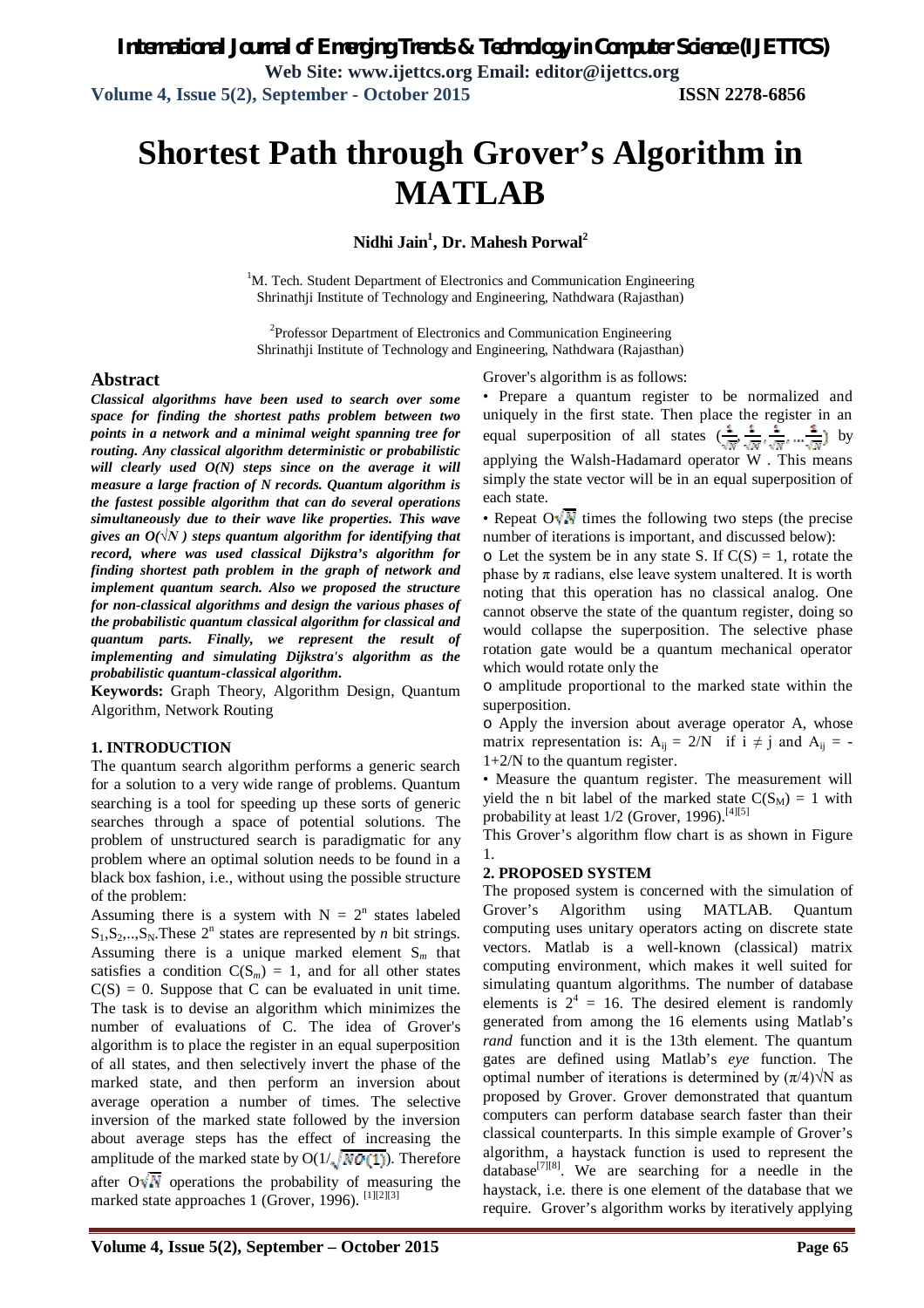# *International Journal of Emerging Trends & Technology in Computer Science (IJETTCS)* **Web Site: www.ijettcs.org Email: editor@ijettcs.org**

### **Volume 4, Issue 5(2), September - October 2015 ISSN 2278-6856**

the inversion about the average operator to the current state. Each iteration amplifies the probability of a measurement  $(\pi/4)\sqrt{N}$  collapsing the state to the correct needle value. Grover showed that performing a measurement after iterations is highly likely to give the correct result.

The Walsh-Hadamard transformation, operator to rotate phase and inversion about average transformation were achieved through matrices of zeros and ones available as Matlab commands. At the end of the program, the output was set to be a movie-like display of the different stages of the iteration in a 3-dimensional plane comprising the axes Amplitude, States and Time. This was achieved by using Matlab's function movie<sup>[9]</sup>.

#### **3. OPTIMALITY OF GROVER'S ALGORITHM**

It is stated in Grover (1996) that his result was optimal, but it is not directly proved. Grover's algorithm takes  $O(\sqrt{n})$  iterations, and is thus asymptotically optimal. It has been shown since that any quantum algorithm would require at least  $π/4√N$  queries, which is precisely the number queries required by Grover's algorithm (Grover,  $1999$ <sup>[10]</sup>.

#### **4. RESULT**

We implemented and simulated the Grover's algorithm with Matlab on classical computer. We have tested this algorithm with  $N=2^n$  possible inputs that n is number of qubits. The simulation results for n=4 qubits as a data index is shown in the figure 4. In these diagrams, number of possible inputs is  $N=16$  and this number is length of queue Q. We assumed that there is one solution in queue Q. The amplitude value of solution in Grover's algorithm reaches to 1 after  $(\pi/4)$ Sqrt $(16)=3.14$  iterates and the amplitude value of other data reached to zero. Figure 2 show that with 3 iteration we can find solution in queue



Q. The maximum iteration of algorithm is  $(\pi/4)\sqrt{N}$ . we compare the speeds of Dijkstra's algorithm in three states of implementation for finding the shortest path in graph. These states depend on implementation of EXTRACT MIN procedure as a linear array, or as a binary heap, or as a quantum search. When a *Q* is

implemented as a linear heap or quantum search, the



**Figure 2** Amplitude Value. The result of quantum search algorithm with 4 qubits input data and 16 elements in queue with 3 iterations